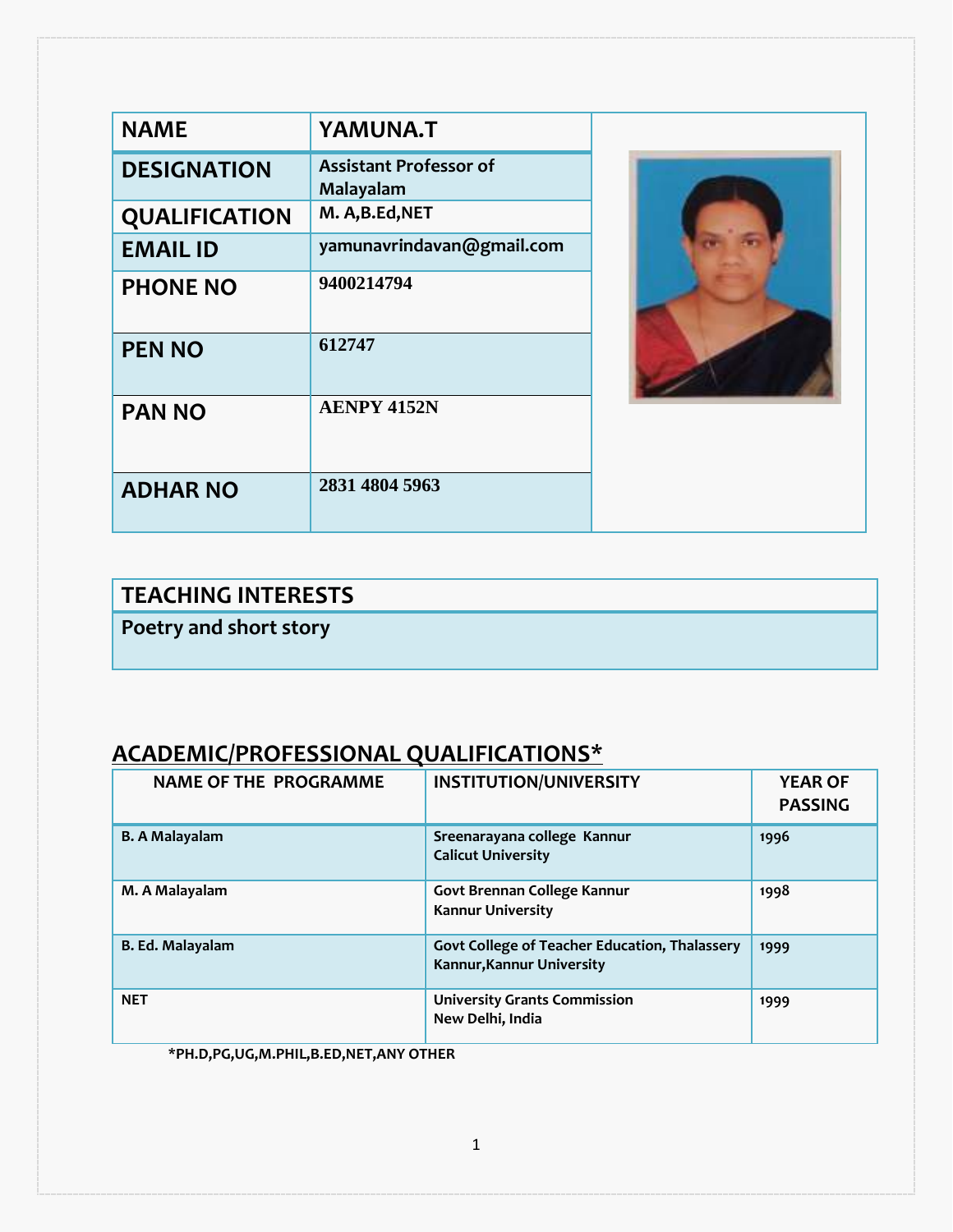#### **CAREER HISTORY/TEACHING EXPERIENCE**

| <b>DESIGNATION</b>                      | <b>INSTITUTION/UNIVERSITY</b>                 | <b>YEAR OF</b><br><b>SERVICE</b> |
|-----------------------------------------|-----------------------------------------------|----------------------------------|
| <b>Assistant Professorof Malayalam</b>  | Govt.College Kattappana, Idukki               | 18-01-2010 to<br>31-05-2010      |
| <b>Assistant Professor of Malayalam</b> | SreeNeelakanta Govt Sanskrit College Pattambi | 01-06-2010 to<br>03-06-2011      |
| <b>Assistant Professor of Malayalam</b> | <b>CKGM Govt College Perambra</b>             | 04-06-2011 to<br>03-06-2013      |
| Assistant Professor of Malayalam        | <b>Govt.College Kodenchery</b>                | 04-06-2013<br>onwards            |

### **AWARDS/ACHIEVEMENTS/OTHERS\***

| SL.NO. | <b>NAME OF AWARDS/</b><br><b>ACHIEVEMENTS/OTHERS</b>                    | <b>DESCRIPTION</b>                                                                                           | <b>MONTH/</b><br><b>YEAR</b> |
|--------|-------------------------------------------------------------------------|--------------------------------------------------------------------------------------------------------------|------------------------------|
| 1.     | Third Rank for B. A Malayalam                                           | Third rank for B.A Malayalam, University<br>of Calicut                                                       | 1996                         |
| 2.     | First Rank for M. A Malayalam                                           | First rank for M.A Malayalam, University<br>of Kannur                                                        | 1998                         |
| 3.     | Fourth Rank for the Kerala PSC exam for<br><b>Lecturer in Malayalam</b> | Ranked list for the post of Lecturer in<br>Malayalam in the Kerala Collegiate<br><b>Education Department</b> | 05-12-2009                   |

### **ORIENTATION/REFRESHER COURSES ATTENDED**

| <b>SL.NO</b>   | <b>NAME OF THE PROGRAMME</b>                                                  | <b>NAME OF THE ORGANISER</b>                     | <b>MONTH/</b><br><b>YEAR</b> |
|----------------|-------------------------------------------------------------------------------|--------------------------------------------------|------------------------------|
|                | <b>Orientation Programme</b>                                                  | Academic Staff College, University of<br>Calicut | 04-05-2011 to 31-05-<br>2011 |
| $\overline{2}$ | Refresher Course in History and<br><b>Culture Studies (Multidisciplinary)</b> | Academic Staff College, University of<br>Calicut | 25-11-2014 to15-12-<br>2014  |
| 3              | Refresher Course in Malayalam and<br><b>Kerala Studies</b>                    | Academic Staff College, University of<br>Calicut | 16-01-2019 to05              |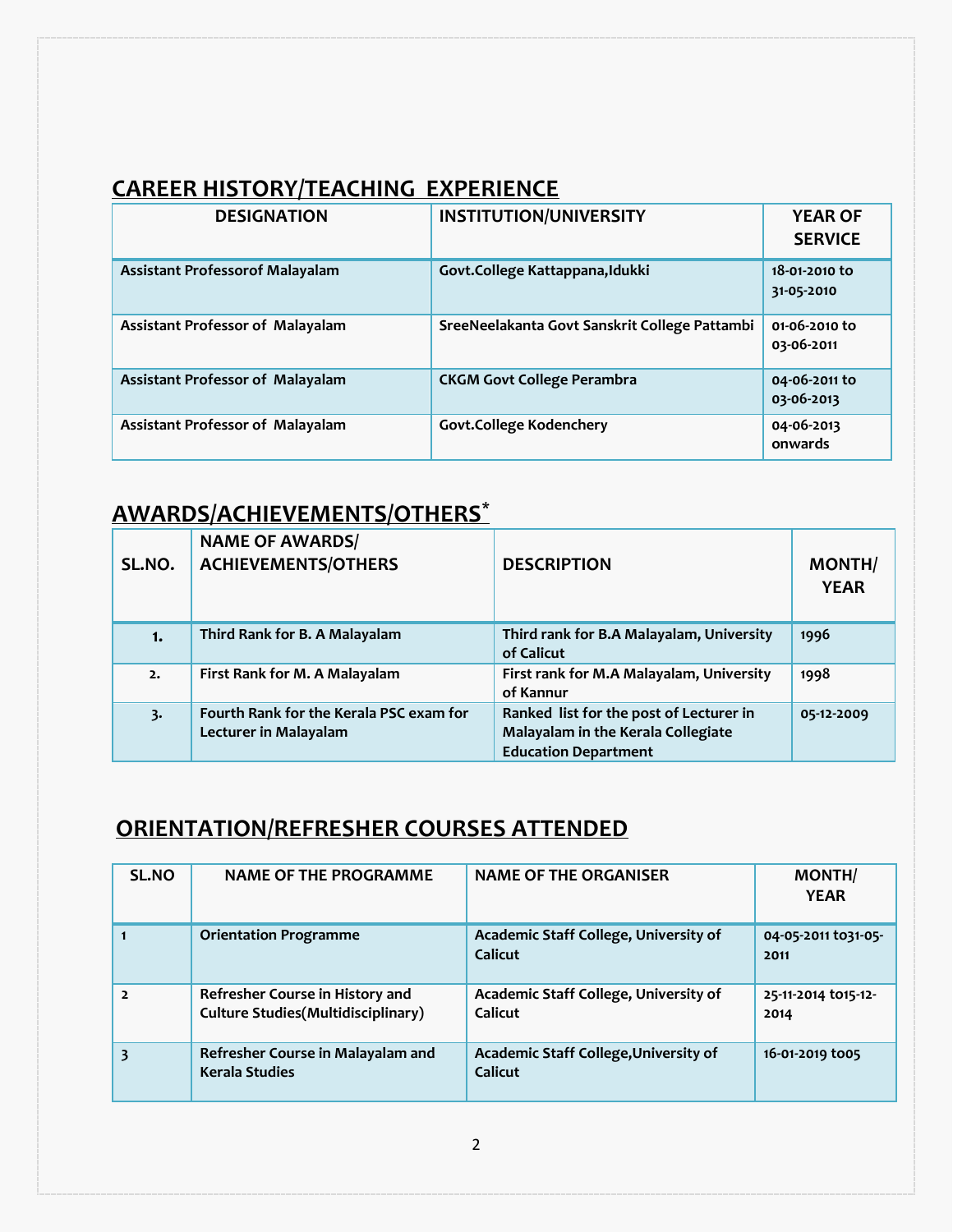| $\overline{4}$ | Media and Art in Teaching and | <b>Guru angad Dev Teaching learning</b> | <u> 12/01/2021 -</u> |
|----------------|-------------------------------|-----------------------------------------|----------------------|
|                | Learning                      | centre, Ministry                        | 25/01/2021           |
|                | (interdisciplinary)           | Of Education and Bishop Moore           |                      |
|                |                               | <u>college, Mavelikkara</u>             |                      |

## **SEMINARS/CONFERENCES/WORKSHOPS ATTENDED#**

| <b>SL.NO</b> | <b>NAME OF THE</b><br><b>PROGRAMME</b>                                                         | <b>NAME OF THE ORGANISER&amp;</b><br><b>SPONSORING AGENCY</b>                                                                           | <b>VENUE &amp;</b><br><b>DATE</b>                    | LEVEL <sup>*</sup> |
|--------------|------------------------------------------------------------------------------------------------|-----------------------------------------------------------------------------------------------------------------------------------------|------------------------------------------------------|--------------------|
| 1.           | <b>History of Literary</b><br>Discourse in Malayalam                                           | Dept of Malayalam, SNGS College<br>Pattambi, DCE                                                                                        | 16 <sup>th</sup> &17 <sup>th</sup><br>February 2012  | <b>National</b>    |
| 2.           | Keraleeya Navodhanavum<br>Malayala Sahithyavum<br>Punarvayanakal                               | Post Graduate Department of<br>Malayalam, Govt. Brennan College<br>Thalassery, DCE                                                      | 24th&25th<br>February 2012                           | <b>National</b>    |
| 3.           | <b>Accreditation of Higher</b><br><b>Education</b><br>Institutions:Processes&<br>Methodologies | IQAC, Govt. College<br>Kodenchery, DCE                                                                                                  | 6 <sup>TH</sup> November<br>2013                     | <b>National</b>    |
| 4.           | Inter personal<br>Relationships                                                                | Department of Languages, Govt<br>College Kodenchery, DCE                                                                                | 26 <sup>th</sup> &27 <sup>th</sup><br>February 2015  | <b>National</b>    |
| 5.           | Marginalised and theMain-<br>stream:Problamatising the<br>Social History of Kerala             | <b>Department of History , University</b><br>of Calicut, UGC                                                                            | 23th&24 <sup>th</sup><br>November 2015               | <b>National</b>    |
| 6.           | Madhyamam, Samskaram,<br>Samooham                                                              | Post GraduateDepartment of<br>Malayalam, Govt Brennan College<br>Thalassery, UGC                                                        | 16th&17&18th<br>September 2015                       | <b>National</b>    |
| 7.           | <b>Malayalam Cinema and its</b><br><b>Cultural Dispositions</b>                                | Department of English, CKGM Govt<br>College Perambra, DCE (Presented a<br>Paper New generation Cinema and<br>Culture)                   | 22 January 2016                                      | <b>National</b>    |
| 8.           | Three Day Workshop on<br><b>Research Methodology</b>                                           | <b>Department of Malayalam, SNGS</b><br><b>College Pattambi, DCE</b>                                                                    | 28,29&30<br>January 2016                             | <b>National</b>    |
| 9.           | South Indian story : Cultural<br><b>Readings</b>                                               | Post Graduate Department of<br>Malayalam, Govt. Brennan College<br>Thalassery, DCE (Presented a paper<br>"Athijeevanathinte Aasangakal" | 2 <sup>nd</sup> 3rd&4 <sup>th</sup><br>November 2016 | <b>National</b>    |
| 10.          | <b>Contemporary World</b><br><b>Poetry and Malayalam</b><br>Imagination                        | Department of Malayalam, CHMKM<br><b>Govt College</b><br>Koduvally, DCE (Chaired a Session<br>on Vyloppilli Kavitha)                    | 23,24&25<br>January 2017                             | <b>National</b>    |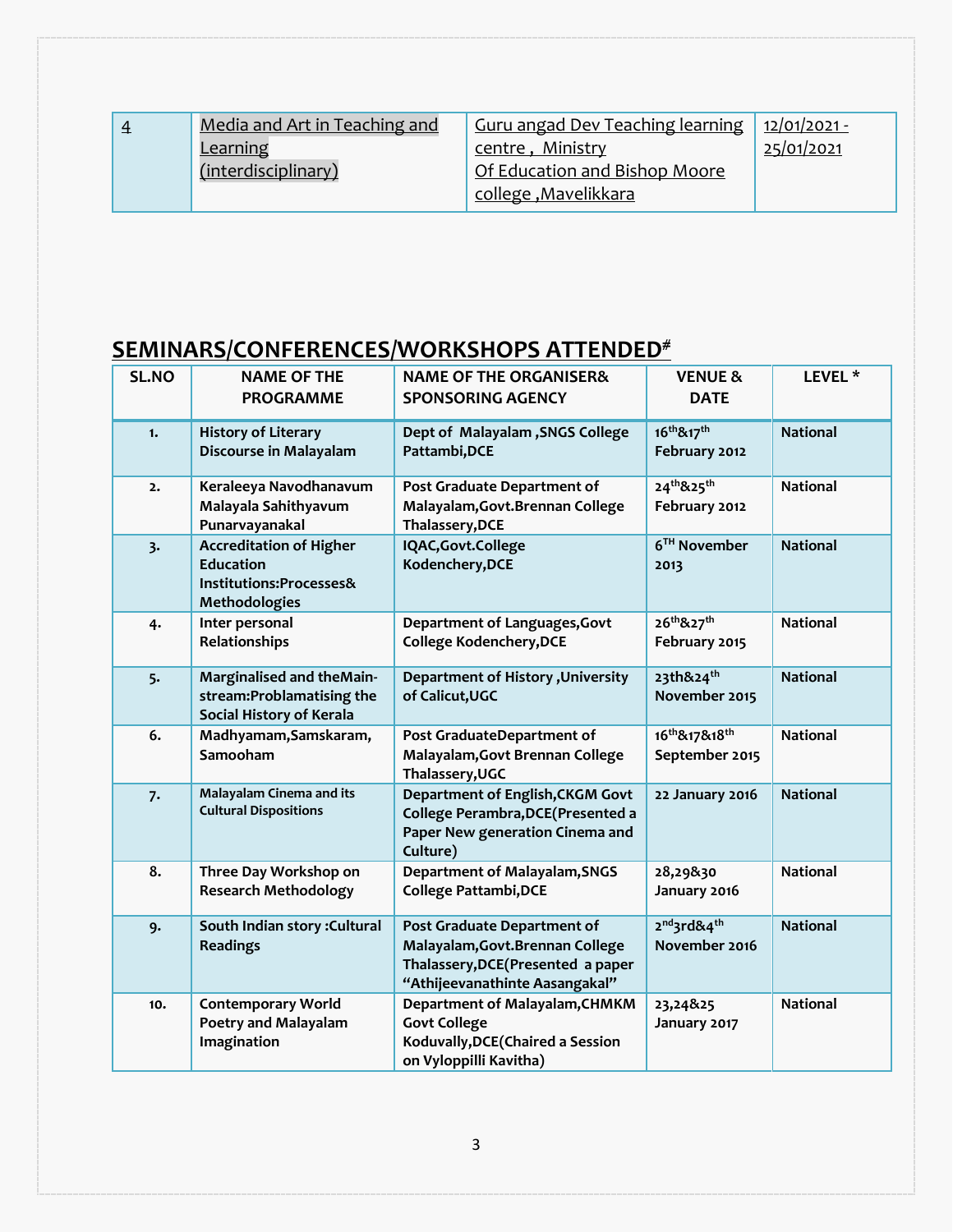| 11. | <b>New Possibilities in</b><br>Theatre: Textual<br>andTechnical                                 | Post Graduate Department of<br>Malayalam, SreeKrishna College<br>Guruvayur, UGC (Presented a paper<br>Arangum Prekshakanum G sankara<br>pillyude Nadakangalil) | 14 March 2017                                     | <b>National</b>      |
|-----|-------------------------------------------------------------------------------------------------|----------------------------------------------------------------------------------------------------------------------------------------------------------------|---------------------------------------------------|----------------------|
| 12. | <b>Revised Accreditation</b><br><b>Frame Work of NAAC</b>                                       | <b>IQAC Govt College</b><br>Kodenchery, DCE                                                                                                                    | 6 <sup>th</sup> 87 <sup>th</sup><br>October 2017  | <b>National</b>      |
| 13. | Chinthaa-Charithram: The<br><b>Intellectual Histories of</b><br>Modern kerala                   | Research&Post Graduate<br>Department of<br>Malayalam, Govt. Arts& Science<br>College KOZHIKODE, DCE                                                            | 8&9<br>October 2018                               | <b>International</b> |
| 14. | <b>Natakam</b><br>Prathirodhathinte<br>Avatharanakala                                           | Department of<br>Malayalam, Govt. College for<br><b>WOMEN,DCE</b>                                                                                              | 3,4,5.6<br>December 2018                          | <b>National</b>      |
| 15. | <b>Knowledge Status of</b><br>Malayalam: The past and<br>the Present                            | <b>CHMKM Govt College</b><br>Koduvally, DCE                                                                                                                    | 6 <sup>th</sup> 87 <sup>th</sup><br>November 2019 | <b>National</b>      |
| 16. | Family, Private property and<br>the State:Kerala<br><b>Experiences with Feminism</b>            | <b>Research &amp; Post Graduate</b><br>Department of<br>Malayalam, Govt. Arts& Science<br>College Kozhikode, DCE                                               | 13 <sup>th</sup> 14th15th<br>November 2019        | International        |
| 17. | Malayala Sahithya<br>Vimarsanam Samakala<br>Pravanathakal                                       | P.G Department of Malayalam,<br><b>Thunchan Memorial</b><br>Govt.College,TIRUR,DCE                                                                             | $10^{th}$<br>January2020                          | <b>National</b>      |
| 18. | Psychological Insights:A<br><b>Prelude to Academic</b><br><b>Excellence &amp; Socialization</b> | Department of Languages, Govt<br>.College Kodenchery, DCE                                                                                                      | 9 <sup>TH</sup> January<br>2020                   | <b>National</b>      |

**\*INSTITUTIONAL, REGIONAL, STATE, NATIONAL, INTERNATIONAL**

**#(MENTION THOSE WHICH ARE RELEVANT & PREFERABLY WITHN PAST 5 YEARS)**

#### **SEMINARS ORGANIZED**

| <b>SL.NO</b>   | <b>NAME OF THE</b>            | <b>NAME OF THE</b>        | <b>VENUE &amp;</b>     | <b>POSITION</b> | LEVEL <sup>*</sup> |
|----------------|-------------------------------|---------------------------|------------------------|-----------------|--------------------|
|                | <b>SEMINAR</b>                | <b>ORGANISER &amp;</b>    | <b>DATE</b>            | <b>HELD</b>     |                    |
|                |                               | <b>SPONSORING AGENCY</b>  |                        |                 |                    |
|                | Seminar on women              | <b>IQAC Govt. College</b> |                        | Co-ordinator    | <b>National</b>    |
|                | empowerment for               | Kodenchery, UGC           | 17 th&18 <sup>th</sup> |                 |                    |
|                | weaker section of             |                           | <b>March 2016</b>      |                 |                    |
|                | society                       |                           |                        |                 |                    |
| $\overline{2}$ | <b>Seminar on Politics of</b> | Language Department       | 14 <sup>th</sup> &15th | Co-ordinator    | <b>National</b>    |
|                | the Marginalised              | Govt.College              | November 2018          |                 |                    |
|                |                               | Kodenchery, DCE           |                        |                 |                    |
|                |                               |                           |                        |                 |                    |
|                |                               |                           |                        |                 |                    |
|                |                               |                           |                        |                 |                    |

**\*INSTITUTIONAL, REGIONAL, STATE, NATIONAL, INTERNATIONAL** 

**OTHER DUTIES**